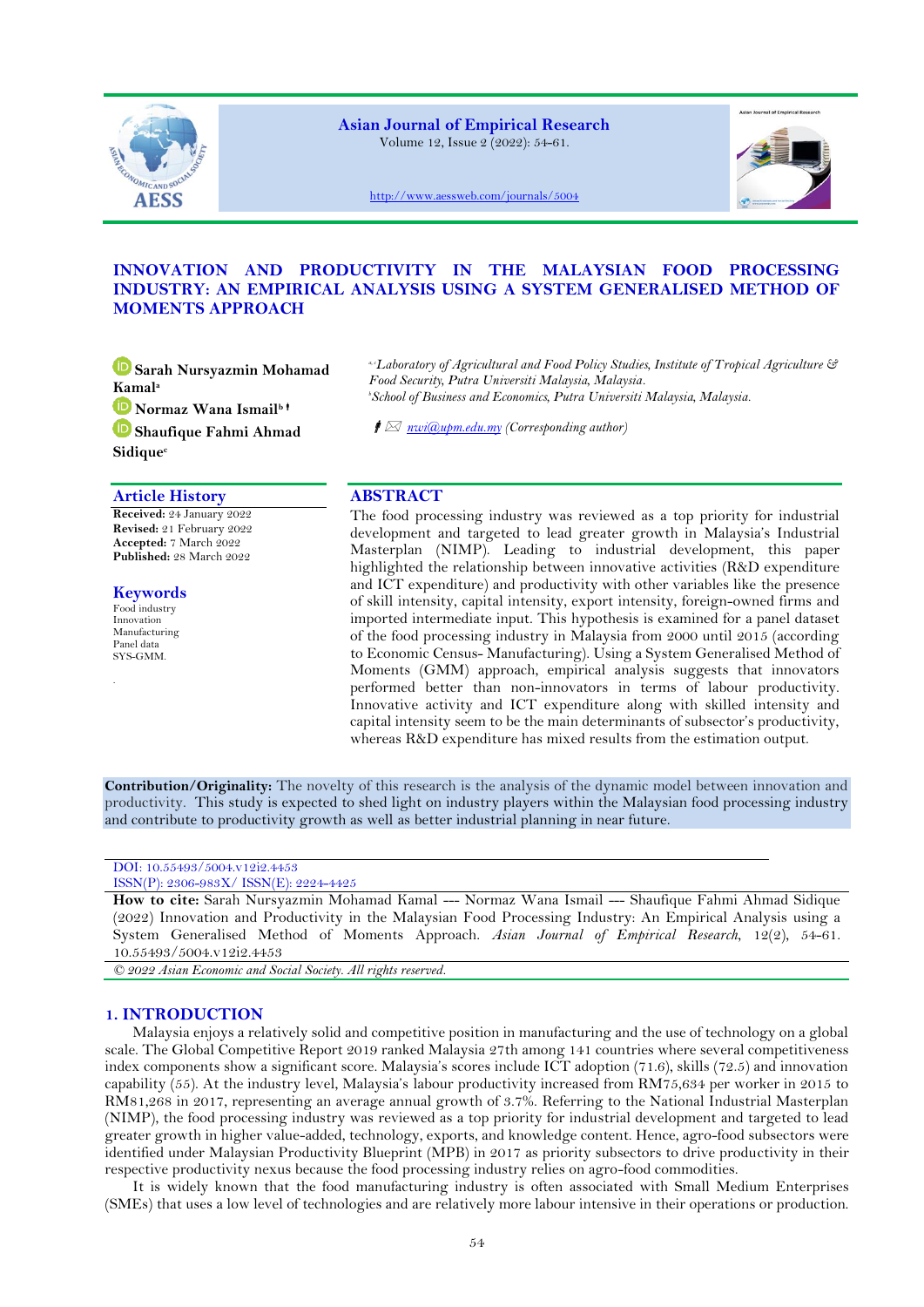According to [Shafii and Ismail \(2015\)](#page-6-0) an[d Shah and Ahmad \(2015\),](#page-6-1) the SMEs sector has contributed by creating more job opportunities, increasing the volume of production, increasing exports, and stimulating the growth of gross domestic products. There is a positive increasing trend in foreign and domestic markets for food industry sectors. However, SMEs specifically in the food and beverages sector faced external challenges such as technological developments, increasing production costs, the shift in demand and taste, an increasing number of competitors. The utilization of technology in producing products is still low in Malaysia. The adaptation of technology are occur at a slow rate as it requires a high amount of capital, a high level of knowledge and expertise. The industry is facing serious challenges to compete in global SMEs caused by a shortage of raw materials, lack of technology, limited research and development [\(Nor, Bhuiyan, Said, & Alam, 2016\)](#page-6-2). There are also a few problems with the food industry where the majority of these problems influenced productivity and efficiency in the industry [\(Afrooz, Rahim, Noor, & Chin, 2010\)](#page-5-0).

This paper contributes to the literature by analysing the empirical relationship between innovation inputs (R&D expenditure and ICT expenditure) and productivity in the presence of skill-intensive firms. Subsectors in the food processing industry highly assume acquiring knowledge and technology through R&D because R&D and innovation activities raise productivity in various ways. This can be done by generating new knowledge and bringing new products to a firm and market [\(Segarra-Blasco, 2010\)](#page-6-3). Firms with low productivity mean the production processes are inefficient while a country with a high level of productivity implies that the input in the firms are utilized efficiently and the operation is on the right track in achieving its objectives. Therefore, understanding the link between innovation and productivity level could eventually lead to the formulation of appropriate policies that could help the domestic SMEs in the manufacturing industry, especially the food industry. Hence, innovation and research and development activities as instruments to create new knowledge and escalate productivity which spills over to other firms or industries [\(O'Mahony & Vecchi, 2005;](#page-6-4) [Parisi, Schiantarelli, & Sembenelli, 2006\)](#page-6-5). At the industry level, [Edquist and Henrekson](#page-5-1)  [\(2017\)](#page-5-1) found evidence that investing in R&D show impacts on productivity through the more efficient organisation of production and higher product quality in the short run.

A broad literature associates productivity growth with an investment in information and communication technologies (ICTs), and most growth derives from industries that produced and used ICT intensively. Adopting the ICT brought benefits, especially among the small and medium enterprises (SMEs); new business opportunities, access to market information and knowledge, speedy, and reliable business communications [\(Tan, Chong, Lin, & Eze, 2009\)](#page-6-6). The [OECD \(2003\)](#page-6-7) stated that investment in technology adds to the capital stock available for workers and thus helps raise labour productivity. Furthermore, the use of ICT enhances efficiency and innovation where firms expand their product range, customise their services, or respond better to demand. ICT also served as a particular case of new technologies that enable technologies to lead to even further innovation [\(Cardona, Kretschmer, & Strobel, 2013\)](#page-5-2). According t[o Venturini \(2009\)](#page-6-8), ICT needs a long time to yield positive returns against productivity because its adoption by firms is usually accompanied by organisational restructuring, complementary investment, or, more generally, adjustment costs. Besides that, several pieces of literature prove that R&D and ICT were complements each other in reducing inefficiencies within production [\(Ding, Levin, Stephan, & Winkler, 2010;](#page-5-3) [Pieri, Vecchi, & Venturini, 2018\)](#page-6-9). ICT brought a broad positive impact across sectors which by contrast, spillovers from R&D spread within. This is possible because of knowledge spillovers and similarities in digital technologies between firms operating in the same sector [\(Pieri et al., 2018\)](#page-6-9).

Most early studies related to exporting activities with foreign ownership, such as [Xiaonan and Junjie \(2011\)](#page-6-10) explore the exporting pattern of different firm ownership, foreign-owned firms and state-owned enterprises (SOEs). Hence, they found that foreign-owned exporters seem to be more export-oriented, while state-owned exporters focus more on the domestic market. Hence, foreign investors may bring a difference in performance through superior technology, marketing networks, and better resource allocation skills [\(Lemi & Wright, 2020\)](#page-6-11). Additionally, the relationship between exporting and productivity were further explored by [Newman, Rand, Tarp, and Anh \(2014\)](#page-6-12) with the impact of characteristics and behaviour of firms. This relationship shows the greater impact on initial years for foreign-owned firms but cannot be associated with learning effects while it does not persist with years of experience on export markets. Hence, exporters are more productive than non-exporters and most likely to self-select into the export market [\(Girma, Greenaway, & Kneller, 2004;](#page-6-13) [Wagner, 2007\)](#page-6-14). On the other hand[, Bigsten and Gebreeyesus \(2009\)](#page-5-4) found the opposite as it proved that Ethiopian manufacturing learning-by-exporting with the size of the firm and state ownership positively affect export participation. [Pär and Nan Nan \(2004\)](#page-6-15) assumed that productivity differences within industries mean that fit holds greater superiority in productivity and work their way as exporters, while less productive firms will produce only for the domestic market. Mixed evidence also stipulate that effects vary by unique characteristics in the economic environment [\(Bigsten & Gebreeyesus, 2009\)](#page-5-4).

Given what is currently known from the literature, the current paper attempts to fill the gap in existing research on innovation and productivity regarding the Malaysian food manufacturing industries. To do so, this paper is organised as follows: Section 2 briefly introduces the model specification, estimation technique and describes the dataset used in the econometric model. Section 3 presents the main results and discusses the robustness test conducted. Finally, section 4 concludes the paper.

# **2. EMPIRICAL APPROACH**

# *2.1. Data Sources*

This paper used an aggregated panel dataset from the Economic Census - Manufacturing Sector, specifically on Manufacture of Food Products (Group 10) and Beverages (Group 11) for four periods: 2000, 2005, 2010 and 2015. This census was conducted by the Department of Statistics Malaysia (DOSM) and data were collected every five years which covers all establishments involved in manufacturing activities based on the five digits of [DOSM \(2008\)](#page-5-5).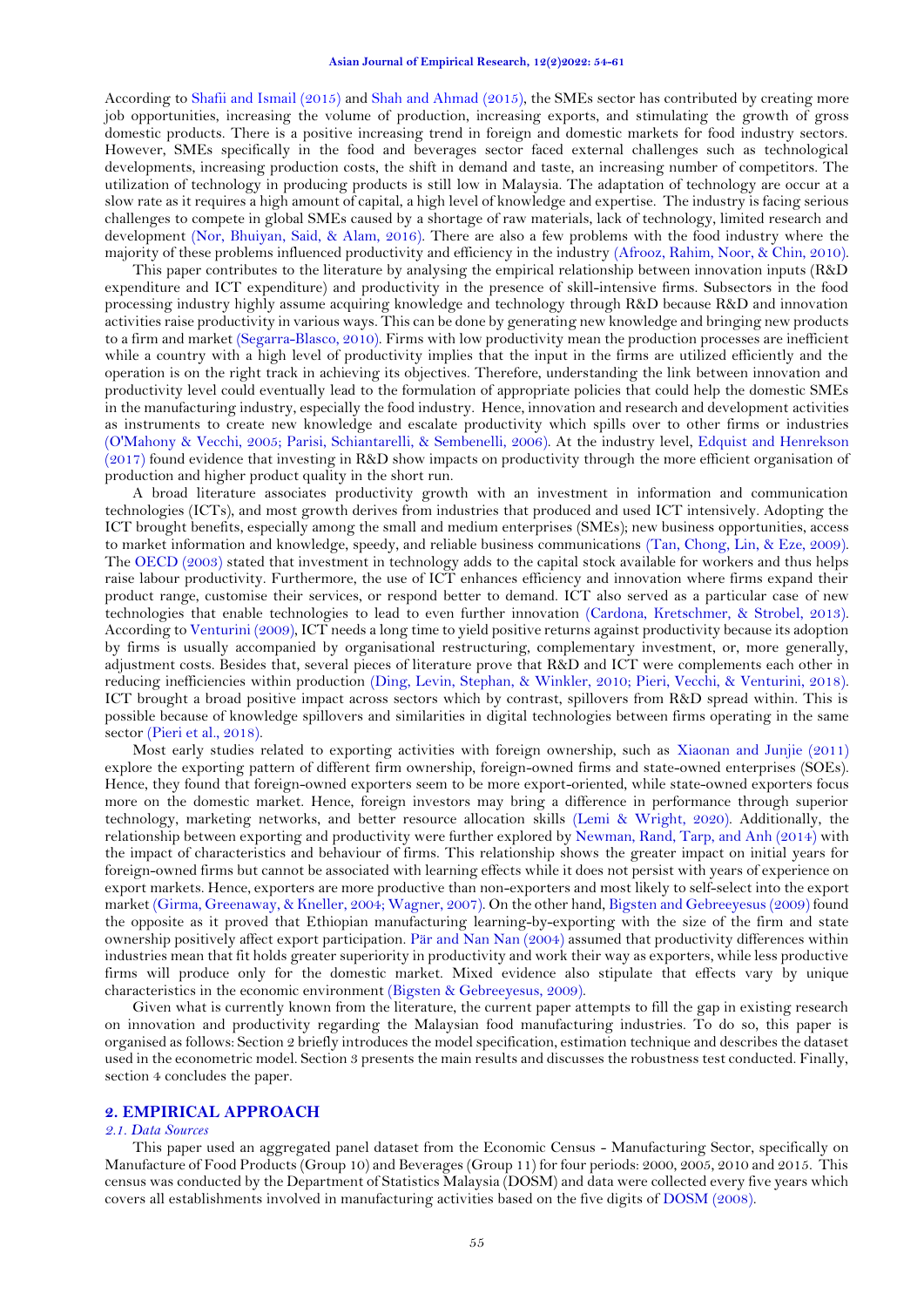#### *2.2. Empirical Model and Estimation Technique*

According to, productivity is commonly measured as a ratio between the output volume and the volume of inputs. In other words, it measures how efficiently production inputs, such as labour and capital, are being used in an economy to produce a given level of output. Thus, empirical models are formed to investigate the impact of innovation in enhancing productivity in the food processing industry. This is similar to the empirical model presented in [Yang and](#page-6-16)  [Chen \(2012\)](#page-6-16) and [Malikane and Chitambara \(2017\)](#page-6-17). Our core empirical model is given by Equation 1.

<span id="page-2-0"></span>
$$
LP_{it} = \beta_0 + \beta_1 \text{CAPR}_{it} + \beta_2 \text{INN}\hat{O}_{it} + \beta_3 \text{DIMP}_{it} + \beta_4 \text{EXPR}_{it} + \beta_5 \text{SKILLR}_{it} + \beta_6 \text{DFOR}_{it} + \epsilon_{it}
$$

Where dependent variable,  $LP_{it}$  indicates labour productivity of subsector i in year t. Meanwhile, the explanatory variables include capital intensity ( $CAPR_{it}$ ), innovation inputs ( $INNO_{it}$ ), import of intermediate input ( $DIMP_{it}$ ), export intensity ( $EXPR_{it}$ ), skill intensity( $SKILLR_{it}$ ), and foreign ownership ( $DFOR_{it}$ ).

The dependent variable is labour productivity (LP) measured by total sales of manufactured (proxy of gross output) per total number of employees in a subsector i in time t, as suggested by [Shafi'i and Ismail \(2015\)](#page-6-18), [Lee \(2011\)](#page-6-1) and [Damijan, Kostevc, and Polanec \(2008\)](#page-5-6). The main variable of interest is innovation (INNO) which is expected to have a positive impact on productivity significantly. According to [Shafi'i and Ismail \(2015\)](#page-6-18) innovation can be divided into input innovation and output innovation. Input innovation refers to spending on Research and Development, meanwhile, output innovation is proxy by several patents granted. In this study, we used input innovation namely R & D expenditure and ICT expenditure. Supporting empirical evidence such as [\(Segarra-Blasco, 2010\)](#page-6-3); [Shafi'i and Ismail](#page-6-18)  [\(2015\)](#page-6-18); [Calza, Goedhuys, and Trifkovi](#page-5-7)ć (2019) an[d Chandran, Rasiah, and Lim \(2020\)](#page-5-8) conquered with the results that innovation plays a significant role towards the productivity in the food manufacturing industry. A positive and significant coeffi of innovation indicates that the firms are involvectttt in high investment technology and together with the support of high quality of labour they can improve the production process and add value to their existing product. This would eventually boost firms' productivity. Thus, innovation is expected to have a positive impact on productivity.

Another control variable, namely capital intensity (CAPR), is measured by capital expenditure per salaries/wages for each of the sub-sectors, i. According t[o Yang and Chen \(2012\)](#page-6-16) capital intensities exhibit a significant positive impact on labour productivity. This implies that firms with higher capital intensities have greater performance on labour productivity due to the saving on labour utilisation. However, how capital intensity affects export behaviour is uncertain. Variable DIMP denotes import of intermediate input measured by a dummy that equals one if a subsector has the positive import of intermediate input and 0 for domestic sourcing. [Sjöholm and Takii \(2008\)](#page-6-19) study on foreign ownership and imports of intermediate products. They found clear evidence that foreign-owned plants are more likely to start exporting, however, the coefficient for imports is not statistically significant. Hence, this study might find a plausible reason that the presence of foreign firms causes both quality upgrading and variety expansion in the local input market simultaneously.

Another control variable is export intensity (EXPR) measured by the total value of export per sale of manufactured, which is expected to have a positive significance on productivity. The increase in export intensity is mainly due to the higher export intensity of incumbent firms rather than the effect of the entry of more export-oriented firms. To control for foreign ownership, DFOR denotes a dummy that takes the value of 1 if the subsectors with at least 5% of the accumulated number of firms owned by foreigners (and 0 otherwise). Other control variables are also included in the model namely skill intensity (SKILLR) measured by tertiary education per total number of employee proxy for skilled workers. According to [Yang and Chen \(2012\)](#page-6-16) skill-intensive or capital-intensive firms are more aggressive to engage in R&D activity to develop new products and manufacturing processes, which translate to high productivity performance.

The analysis will be carried out using static and dynamic panel data estimation in determining the impact of innovation on labour productivity. In static panel data, estimation commenced with traditional panel models; standard ordinary least squares or pool,ed OLS (POLS), fixed and random effects estimator. Estimation of pooled OLS brought a few statistical issues in heterogeneity failure and absence of autocorrelation. Breusch-Pagan lagrangian multiplier (LM) test are employed under the null hypothesis that  $\sigma_u^2 = 0$ . LM test were employed and prove the suitability of random effect estimator over pooled OLS estimator (Refer [Table 1A\)](#page-2-0). Rejection of the null hypothesis proposes the existence of individual heterogeneity. Meanwhile, Hausman specification test were employ in distinguishing hypothesis of correlation between  $u_i$  and  $x_{it}$ . Based on [Table 1A,](#page-2-0) negative sign of the Hausman test statistic were taken by absolute value and not rejecting the null hypothesis [\(Schreiber, 2008\)](#page-6-20). This implies that random effects are preferred over fixed effect estimator under null hypothesis,  $u_i$  is not correlated with  $x_{it}.$ 

Given the problem of endogeneity and biasness of static model estimation in the panel data modelling, this paper utilized the generalized method of moment (GMM) estimators design by [Holtz-Eakin, Newey, and Rosen \(1988\)](#page-6-0) as extended by [Arellano and Bond \(1991\)](#page-5-9), [Arellano and Bover \(1995\)](#page-5-10), and [Blundell and Bond \(1998\)](#page-5-11).Thus, Equation 1 may be written as follow:

$$
lnLP_{it} = \beta_0 + \beta_1 lnLP_{it-1} + \beta_2 CAPR_{it} + \beta_3 lnRD_{it} + \beta_4 lnICT_{it} + \beta_5 SKILLR_{it} + \beta_6 EXPR_{it} + \beta_7 DIMP_{it} + \beta_8 DFOR_{it} + \mu_i + \varepsilon_{it}
$$
\n(2)

Where  $\mu_i$  and  $\varepsilon$  denotes the country-specifics effect and error term, respectively. While, the lagged dependent variable  $(lnLP_{it-1})$  refers to dynamic effect, where the existence of the labour productivity relies on itself in the previous year, and the coefficient must be less than 1 because of the persistency of the variable to be statistically significant.

There are two GMM estimators for dynamic panel data modelling, namely the first difference GMM estimator and the system GMM estimator which are typically applied in one- and two-step variants. These two estimators also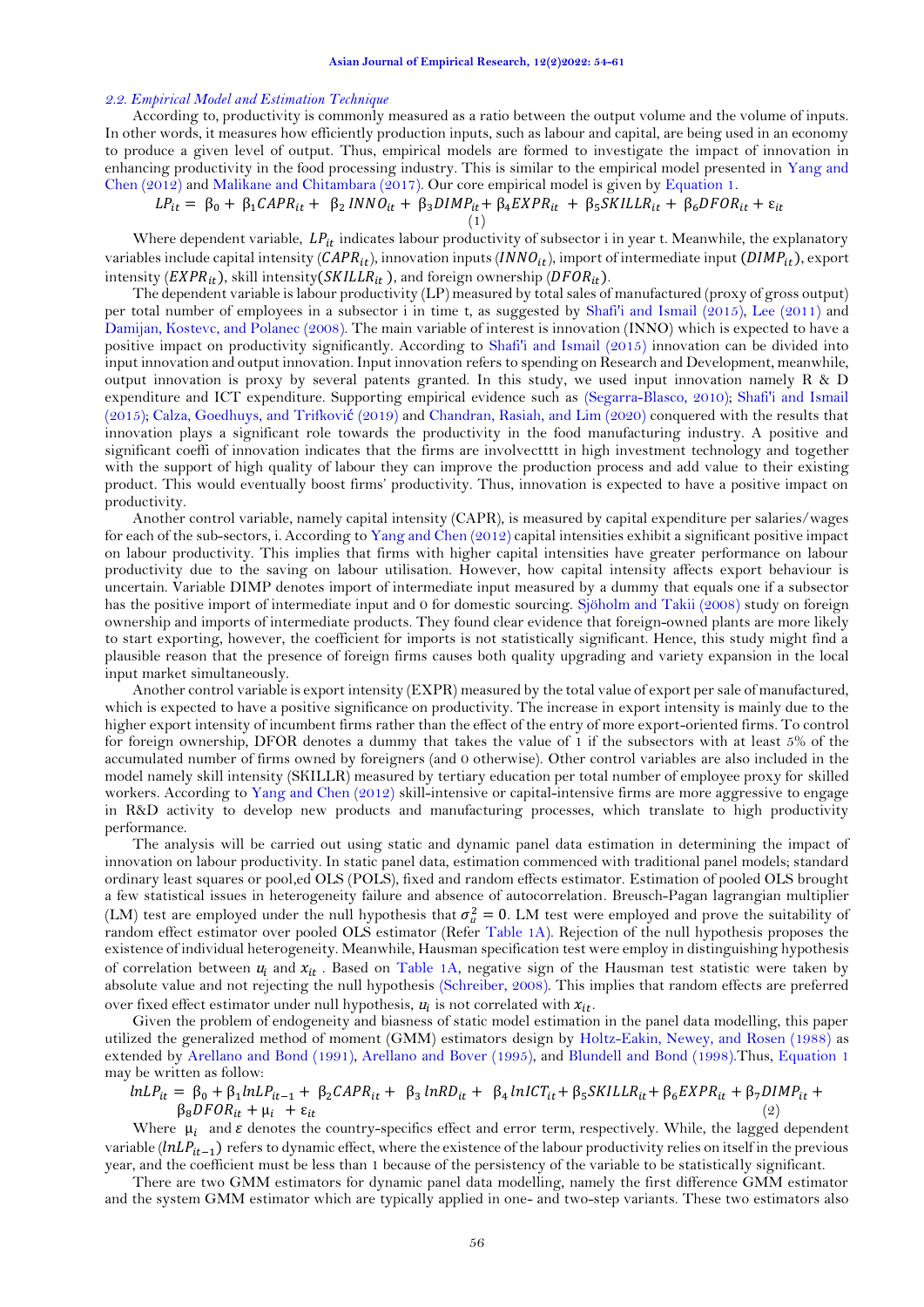share the common feature instrument usage to address the endogeneity issue. On the latter note, if the difference GMM estimate obtained is close to being below the fixed effects estimate, this suggests that the former estimate is downward biased because of weak instrumentation, and a system GMM estimator should be used instead. Hence, this paper uses the system GMM estimator based on the argument that it is consistent and relatively more efficient as compared to the first difference GMM estimator. System GMM were to resolve issues of instrument weakness and the loss of information in the level of the variables in the first difference GMM. Likewise, standard errors in finite samples tend to be downward biased. The conventional approach by practitioners in such circumstances is to use the [Windmeijer](#page-6-21)  [\(2005\)](#page-6-21) adjustment to correct for such small sample downward bias, where corrected variance of the two-step GMM estimator were a much accurate inference compared to the standard two-step Wald test.

## **3. RESULTS & DISCUSSION**

This section lays out the estimation results of innovation's impact on productivity within the food processing industry in Malaysia, highlighting 53 selected subsectors over the years 2000-2015(strongly balanced panel data). The dynamic panel modelling in this study focuses on short panels where the numbers of selected subsector (cross-sectional unit) are greater than time-series observation or  $(N>T)$ . [Table 1](#page-3-0) shows the estimation outcome resulting from the onestep system GMM, two-step system GMM and two-step system GMM with Robust SE. Labour productivity is used as a dependent variable, and lagged dependence is significant at a 1% level in all econometric approaches, which justify the model are dynamic. Before the dynamic analysis, the Pooled OLS, fixed effect and random estimation were carried out, and the results reported in the appendix [\(Table 1B\)](#page-7-0).

Estimation outputs in the model (1), (2) and (3) shows that ICT expenditure is statistically significant at a 5% level. Innovation input, ICT displays a positive relationship with productivity. Meanwhile, R & D expenditure (RD) is negative but insignificant. The result is against the findings from previous literature [\(Pieri et al., 2018;](#page-6-9) [Venturini, 2009\)](#page-6-8), who found that ICT and R&D go complementarily towards productivity growth. Meanwhile, having a significant effect on ICT particularly does not mean that subsectors can increase productivity. ICT must be embedded in complementary organisational investments, skills, and industry structures [\(Cardona et al., 2013\)](#page-5-2). Thus, econometric evidence on the nexus between ICT capital and industry labour productivity growth is still mixed [\(Venturini, 2009\)](#page-6-8).

<span id="page-3-0"></span>

| Dependent variable: Labour productivity(LP) |                         |                         |                                          |  |
|---------------------------------------------|-------------------------|-------------------------|------------------------------------------|--|
| Variable                                    | One-step Sys.<br>GMM(1) | Two-step Sys.<br>GMM(2) | Two-step Sys. GMM<br>with Robust $SE(3)$ |  |
| Lagged labor productivity                   | 0.901<br>$(0.0508)$ *** | 0.908<br>$(0.0499)$ *** | 0.908<br>$(0.0590)$ ***                  |  |
| <b>CAPR</b><br>Capital intensity            | 0.231<br>$(0.1146)$ **  | 0.229<br>$(0.1158)$ **  | 0.229<br>$(0.1134)$ **                   |  |
| RD.                                         | $-0.045$                | $-0.037$                | $-0.037$                                 |  |
| R&D expenditure<br><b>ICT</b>               | (0.0420)<br>0.069       | (0.0321)<br>0.059       | (0.0336)<br>0.059                        |  |
| ICT expenditure                             | $(0.0343)$ **           | $(0.0283)$ **           | $(0.0286)$ **                            |  |
| <b>EXPR</b>                                 | $-0.373$                | $-0.264$                | $-0.264$                                 |  |
| Export intensity                            | (0.3675)                | (0.2697)                | (0.2917)                                 |  |
| <b>SKILLR</b>                               | 6.238                   | 5.859                   | 5.859                                    |  |
| Skill intensity                             | $(2.2664)$ ***          | $(1.7470)$ ***          | $(2.1164)$ ***                           |  |
| <b>DFOR</b>                                 | 0.213                   | 0.295                   | 0.295                                    |  |
| Foreign ownership                           | (0.1973)                | $(0.1365)$ **           | $(0.1651)^*$                             |  |
| <b>DIMP</b>                                 | 0.028                   | $-0.074$                | $-0.074$                                 |  |
| Imported intermediate input                 | (0.2205)                | (0.1795)                | (0.2213)                                 |  |
| No. of observation                          | 100                     | 100                     | 100                                      |  |
| No. of groups                               | 45                      | 45                      | 45                                       |  |
| No. of instrument                           | 12                      | 12                      | 12                                       |  |
| Sargan Test(p-value)                        | 0.2727                  | 0.7212                  |                                          |  |

**Table 1.** Impact of innovation on productivity: Generalised method of moments (GMM) estimations.

Note: Standard errors in parentheses; \*\*\* p<0.01, \*\* p<0.05, \* p<0.1.

Capital is an essential indicator in drivers of production. The result shows that capital intensity has positive sign and is statistically significant at a 5% level. Capital intensity also increases once firms start exporting where exporters spent higher wages and gained more total sales [\(Van Biesebroeck, 2005\)](#page-6-22). However, econometric outputs in [Table 1](#page-3-0) shows no impact of export intensity in boosting labour productivity. According to [Greenaway, Gullstrand, and Kneller](#page-6-23)  [\(2005\)](#page-6-23), firms must become more efficient and productive *before* entry and self-select into export markets. Thus, potential exporters are becoming more productive before they export.

On the other hand, two intensities were cast to enrich further the comparisons; capital intensities and skill intensities. Hence, skill intensity is statistically significant at a 1% level. The coefficients estimated were positive in all econometric approaches used. These results support the finding in [Yang and Chen \(2012\)](#page-6-16) which conclude that skillintensive or capital-intensive firms are more aggressive in engaging in R&D activity to develop new products and manufacturing processes. Furthermore, [Espinoza and Vandeweyer \(2019\)](#page-6-24) show that Malaysia needs to move to a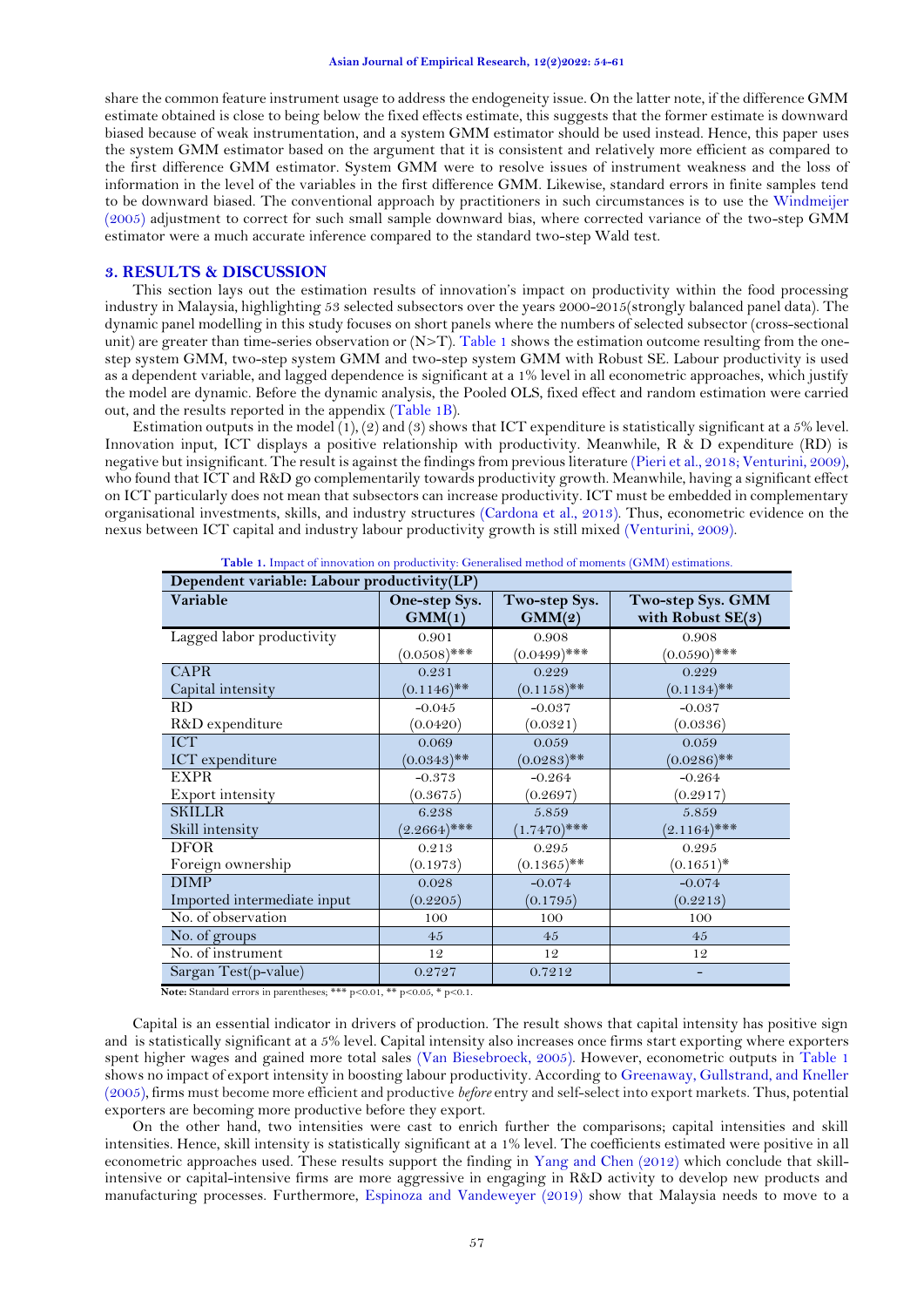higher-skills equilibrium. Strategies to boost productivity are beyond improving the education system and matching skills in the economy. Further efforts need to be put in motion; foreign direct investment promotes entrepreneurship and encourages the adoption of technology.

[Table 2](#page-4-0) presents robustness findings using the two-step system GMM with robust standard error. Xun and White [\(2014\)](#page-6-25) mentioned that a robustness check involves examining how certain ''core'' regression coefficient estimates behave when the regression specification is modified by adding or removing regressors. In model (1), we put a basic regression model of capital intensity, R&D expenditure and skill intensity as an explanatory variable to labour productivity. Estimation result shows that R&D expenditure is significant but negatively affect productivity. The analysis proceeded with removing and adding other control variables to observe the impact of R&D on productivity, all results show a negative and significant. The results implied that the innovation in the food processing industry will be costly, especially among the SMEs which mostly operate based on labour-intensive production. Our results support findings fro[m Nor et al. \(2016\)](#page-6-2) that the utilization of technology and innovation in the food industry in Malaysia is still low and limited compared to other manufacturing sectors [\(Shafi'i & Ismail, 2015\)](#page-6-18) statistically significant in the model with the absence of foreign ownership and imported intermediate variable. This implies that labour productivity in the Malaysian food processing industry is greatly impacted by internal R&D rather than adopting foreign technology. Subsequently, ICT expenditure was added to the regression model. A robustness check on this model found that innovative activities (R&D and ICT) work together in raising labour productivity.

<span id="page-4-0"></span>

| Dependent variable: Labour productivity (LP)     |                            |                           |                          |                         |                         |                         |                          |
|--------------------------------------------------|----------------------------|---------------------------|--------------------------|-------------------------|-------------------------|-------------------------|--------------------------|
| Variable                                         | (1)                        | (2)                       | (3)                      | (4)                     | (5)                     | (6)                     | (7)                      |
| Lagged<br>labor<br>productivity                  | 1.004<br>$(0.0395)$ ***    | 0.938<br>$(0.0636)$ ***   | 0.939<br>$(0.0630)$ ***  | 0.910<br>$(0.0592)$ *** | 0.908<br>$(0.0590)$ *** | 0.918<br>$(0.0549)$ *** | 1.004<br>$(0.0513)$ ***  |
| <b>CAPR</b><br>Capital<br>intensity              | 0.214<br>$(0.1147)$ **     | 0.222<br>$(0.1110)$ **    | 0.200<br>$(0.1139)$ **   | 0.220<br>$(0.1176)$ *   | 0.229<br>$(0.1134)$ **  | 0.215<br>$(0.1174)$ *   | 0.185<br>(0.1283)        |
| <b>LRD</b><br>R&D<br>expenditure                 | $-0.078$<br>$(0.0308)$ *** | $-0.071$<br>$(0.0334)$ ** | $-0.066$<br>$(0.0355)^*$ | $-0.036$<br>(0.0337)    | $-0.037$<br>(0.0336)    | $-0.032$<br>0.0340      | $-0.054$<br>$(0.0315)^*$ |
| <b>LICT</b><br><b>ICT</b><br>expenditure         |                            | 0.051<br>$(0.0292)^*$     | 0.052<br>$(0.0289)*$     | 0.052<br>$(0.0264)$ **  | 0.059<br>(0.0286)       | 0.064<br>$(0.0296)$ **  |                          |
| <b>EXPR</b><br>Export<br>intensity               |                            |                           | $-0.266$<br>(0.2942)     | $-0.240$<br>(0.3031)    | $-0.264$<br>(0.2917)    | $-0.326$<br>(0.3090)    | $-0.290$<br>(0.2763)     |
| <b>SKILLR</b><br>Skill<br>intensity              | 5.813<br>$(2.4535)$ ***    | 6.808<br>$(2.2872)$ ***   | 6.890<br>$(2.1543)$ ***  | 5.958<br>$(1.9337)$ *** | 5.859<br>$(2.1164)$ *** | 5.552<br>$(2.1271)$ *** | 5.275<br>(2.7723)        |
| <b>DFOR</b><br>Foreign<br>ownership              |                            |                           |                          | 0.321<br>$(0.1920)$ *   | 0.295<br>$(0.1651)^*$   | 0.308<br>$(0.1524)$ **  | 0.236<br>(0.1772)        |
| <b>DIMP</b><br>Imported<br>intermediate<br>input |                            |                           |                          |                         | $-0.074$<br>(0.2213)    | $-0.067$<br>(0.2215)    | $-0.011$<br>(0.2507)     |
| <b>DSME</b><br>of<br>Presence<br><b>SME</b>      |                            |                           |                          |                         |                         | $-0.244$<br>(0.1565)    | $-0.205$<br>(0.1579)     |
| $\sigma$<br>No<br>observation                    | 110                        | 110                       | 110                      | 110                     | 110                     | 110                     | 110                      |

**Table 2.** Impact of innovation on productivity: Robustness check using two-step system GMM with robust SE.

Note: Standard errors in parentheses; \*\*\* p<0.01, \*\* p<0.05, \* p<0.1.

On the other hand, export intensity shows an insignificant relationship with productivity, indicating that productivity gains in the food processing industry do not come from an exporting effect. [Xiaonan and Junjie \(2011\)](#page-6-10) also stated that if knowledge spill over from foreign counterparts is the main force behind productivity improvement, foreign-owned firms have already benefited from such spillovers internally. Hence, food processing industries could be increasing their productivity to become exporters. [Greenaway et al. \(2005\)](#page-6-23), in stark contrast with the rest of the literature, find that exporters' productivity growth does not appear to differ significantly from non-exporters either in the periods leading up to or after entry. This is a finding that the coefficients do not change much is taken to be evidence that these coefficients are robust.

Meanwhile, there is a robust, positive and statistically significant relationship between labour productivity and skill intensity. The estimation results consistently support our previous arguments that building up a workforce with a tertiary education level may help technology adoption and digitalisation raise productivity. On the other hand, imported intermediate input is not statistically significant, meaning that having local source input may boost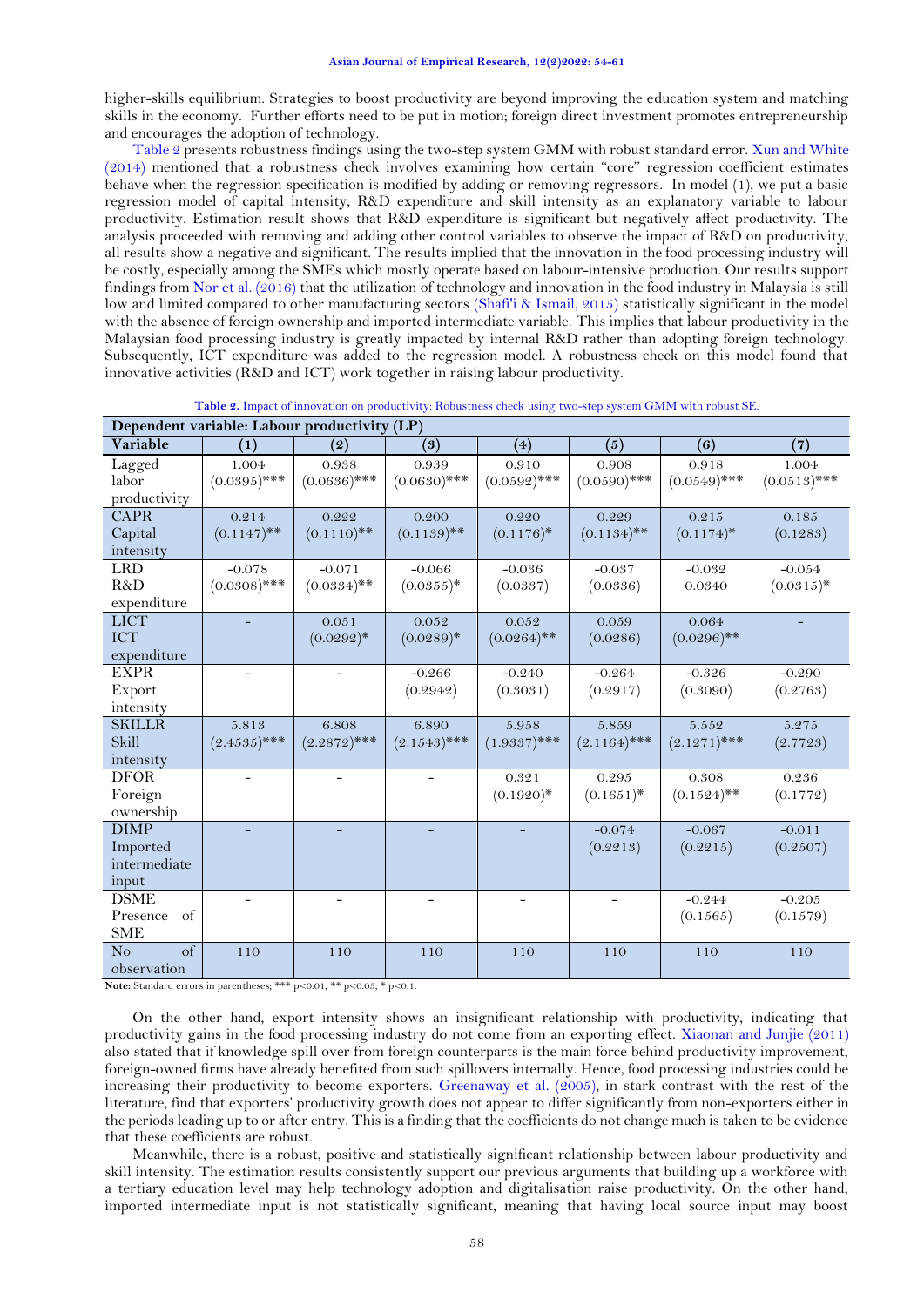productivity. As mentioned in Productivity Report 2020, facilitating better matching along the supply chain is the best initiative to improve the subsector's productivity and reduce the food processing value chain gap. On a side note, these estimation results clash with findings from [Amiti and Konings \(2007\)](#page-5-12) highlighted that lowering the input tariff led to cheaper imported inputs, which helps raise productivity. The extended equation with the presence of SMEs also shows an insignificant relationship with productivity. This implies that labour productivity in SMEs lags behind that of larger firms, particularly in the food processing industry.

# **4. CONCLUSION AND RECOMMENDATION**

In this study, our objective was to empirically investigate the relationship between innovative activities (R&D expenditure and ICT expenditure), among other factors, in boosting labour productivity within subsectors of the Malaysian food processing industry. Using the System Generalised Method of Moments (GMM), we estimate the labour productivity model and test for robustness check with an extended model. Study results show that innovators performed better than non-innovators in terms of labour productivity, during 2000- 2015 in the Malaysian food processing industry. Innovative activity; ICT expenditure jointly with skilled intensity and capital intensity seems to be the main determinants of subsector's productivity, whereas R&D expenditure has mixed results from the estimation output. This implies that ICT works as a tool of digitalisation in influencing subsectors to be more productive.

The positive relationship between skill intensity and labour productivity was consistent in all estimation outputs since the tertiary education level in Malaysia is quite comparable to other OECD countries. However, the quality level of skilled labour remains an issue in expanding the Malaysian education system towards productivity growth. The performance gap in international assessments between Malaysia's education system and other countries can affect Malaysia's long-run relative competitiveness. Hence, the government should prioritise investments at the lower levels of education, namely primary and secondary education. In the meantime, export activity, imported intermediate input, and firm size (SME) do not positively impact and are not statistically significant for productivity. Additionally, foreign ownership is statistically significant in the presence of ICT expenditure, skilled labour and capital. Eventually, these results provide important insights for industry players and other researchers to design strategic planning and find gaps for future research regarding productivity growth at the industry level.

**Funding:** This research is supported by Universiti Putra Malaysia (Grant number: GP-IPB/2017/9542301).

**Competing Interests:** The authors declare that they have no competing interests.

**Authors' Contributions:** All authors contributed equally to the conception and design of the study.

Views and opinions expressed in this study are the authors' views and opinions; the Asian Journal of Empirical Research shall not be responsible or answerable for any loss, damage, or liability, etc. caused in relation to/arising out of the use of the content.

# **REFERENCES**

- <span id="page-5-0"></span>Afrooz, A., Rahim, K. B. A., Noor, Z. B. M., & Chin, L. (2010). Human capital and labour productivity in food industries of Iran. *International Journal of Economics and Finance, 2*(4), 47-51.
- <span id="page-5-12"></span>Amiti, M., & Konings, J. (2007). Trade liberalization, intermediate inputs, and productivity: Evidence from Indonesia. *American Economic Review, 97*(5), 1611-1638.Available at: https://doi.org/10.2139/ssrn.888015.
- <span id="page-5-9"></span>Arellano, M., & Bond, S. (1991). Some tests of specification for panel data: Monte Carlo evidence and an application to employment equations. *The Review of Economic Studies, 58*(2), 277-297.Available at: https://doi.org/10.2307/2297968.
- <span id="page-5-10"></span>Arellano, M., & Bover, O. (1995). Another look at the instrumental variable estimation of error components models. *Journal of Econometrics, 68*(1), 29-51.Available at: https://doi.org/10.1016/0304-4076(94)01642-D.
- <span id="page-5-4"></span>Bigsten, A., & Gebreeyesus, M. (2009). Firm productivity and exports: Evidence from Ethiopian manufacturing. *The Journal of Development Studies, 45*(10), 1594-1614.Available at: https://doi.org/10.1080/00220380902953058.
- <span id="page-5-11"></span>Blundell, R., & Bond, S. (1998). Initial conditions and moment restrictions in dynamic panel data models. *Journal of Econometrics, 87*(1), 115-143.Available at: https://doi.org/10.1016/s0304-4076(98)00009-8.
- <span id="page-5-7"></span>Calza, E., Goedhuys, M., & Trifković, N. (2019). Drivers of productivity in Vietnamese SMEs: The role of management standards<br>and innovation. *Economics of Innovation and New Technology*, 28(1), 23-44. Available at: and innovation. *Economics of Innovation and New Technology, 28*(1), 23-44.Available at: https://doi.org/10.1080/10438599.2018.1423765.
- <span id="page-5-2"></span>Cardona, M., Kretschmer, T., & Strobel, T. (2013). ICT and productivity: Conclusions from the empirical literature. *Information Economics and Policy, 25*(3), 109-125.Available at: https://doi.org/10.1016/j.infoecopol.2012.12.002.
- <span id="page-5-8"></span>Chandran, V., Rasiah, R., & Lim, T. H. (2020). Driving labor productivity: The role of capability and human capital in Malaysia's food manufacturing firms. *The Singapore Economic Review*, 1–22.Available at: https://doi.org/10.1142/S0217590820500502.
- <span id="page-5-6"></span>Damijan, J. P., Kostevc, Č., & Polanec, S. (2008). From innovation to exporting or vice versa? The causal link between innovation activity and exporting in Slovenian microdata. *Causal Link between Innovation Activity and Exporting in Slovenian Microdata*.Available at: [http://dx.doi.org/10.2139/ssrn.1131156.](http://dx.doi.org/10.2139/ssrn.1131156)
- <span id="page-5-3"></span>Ding, W. W., Levin, S. G., Stephan, P. E., & Winkler, A. E. (2010). The impact of information technology on academic scientists' productivity and collaboration patterns. *Management Science*, 56(9), 1439–1461. Available at productivity and collaboration patterns. *Management Science, 56*(9), 1439–1461.Available at: https://doi.org/10.1287/mnsc.1100.1195.
- <span id="page-5-5"></span>DOSM. (2008). Malaysia Standard Industrial Classification 2008 Ver. 1.0, C-1-20.
- <span id="page-5-1"></span>Edquist, H., & Henrekson, M. (2017). Do r&d and ict affect total factor productivity growth differently? *Telecommunications Policy, 41*(2), 106–119.Available at: https://doi.org/10.1016/j.telpol.2016.11.010.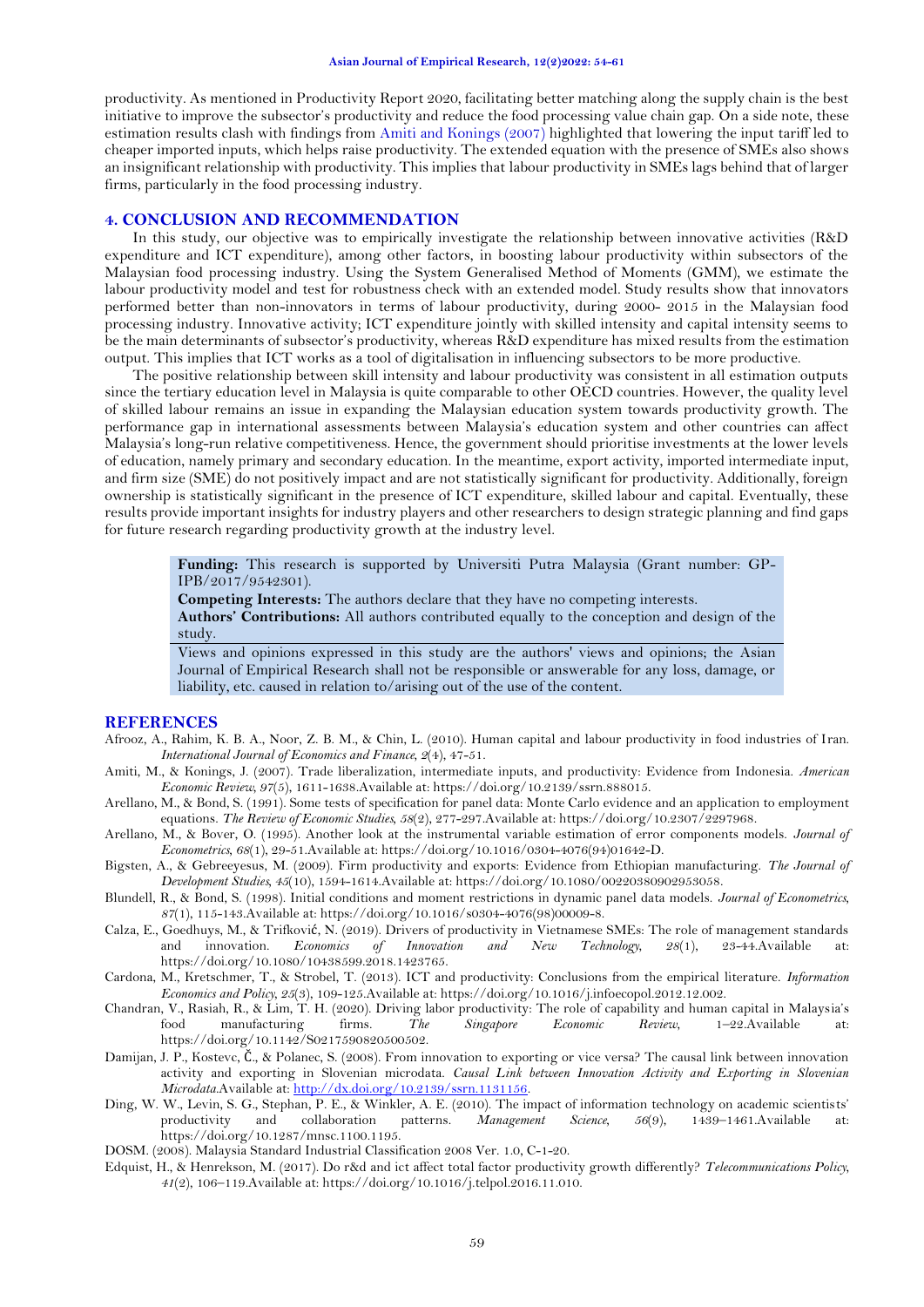<span id="page-6-24"></span>Espinoza, R., & Vandeweyer, M. (2019). Reducing skills imbalances to foster productivity growth of Malaysia. OECD Economics Department Working Papers No. 1591.

<span id="page-6-13"></span>Girma, S., Greenaway, A., & Kneller, R. (2004). Does exporting increase productivity? A microeconometric analysis of matched firms. *Review of International Economics, 12*(5), 855-866.Available at: https://doi.org/10.1111/j.1467-9396.2004.00486.x.

<span id="page-6-23"></span>Greenaway, D., Gullstrand, J., & Kneller, R. (2005). Exporting may not always boost firm productivity. *Review of World Economics, 141*(4), 561-582.Available at: https://doi.org/10.1007/s10290-005-0045-5.

<span id="page-6-0"></span>Holtz-Eakin, D., Newey, W., & Rosen, H. S. (1988). Estimating vector autoregressions with panel data. *Econometrica: Journal of the Econometric Society, 56*(6), 1371-1395.Available at: https://doi.org/10.2307/1913103.

<span id="page-6-1"></span>Lee, C. (2011). Trade, productivity, and innovation: firm-level evidence from Malaysian manufacturing. *Journal of Asian Economics, 22*(4), 284-294.

<span id="page-6-11"></span>Lemi, A., & Wright, I. (2020). Exports, foreign ownership, and firm-level efficiency in Ethiopia and Kenya: an application of the stochastic frontier model. *Empirical Economics, 58*(2), 669-698.Available at: https://doi.org/10.1007/s00181-018-1521-9.

<span id="page-6-17"></span>Malikane, C., & Chitambara, P. (2017). Foreign direct investment, productivity and the technology gap in African economies. *Journal of African Trade, 4*(1-2), 61-74.Available at: https://doi.org/10.1016/j.joat.2017.11.001.

<span id="page-6-12"></span>Newman, C., Rand, J., Tarp, F., & Anh, N. T. T. (2014). Exporting and productivity: The role of ownership and innovation in the case of Vietnam. WIDER Working Paper (No. 2014/070).

<span id="page-6-2"></span>Nor, N. G. M., Bhuiyan, A. B., Said, J., & Alam, S. S. (2016). Innovation barriers and risks for food processing SMEs in Malaysia: A logistic regression analysis. *Geografia, 12*(2), 167-178.

<span id="page-6-4"></span>O'Mahony, M., & Vecchi, M. (2005). Quantifying the impact of ICT capital on output growth: A heterogeneous dynamic panel approach. *Economica, 72*(288), 615-633.Available at: https://doi.org/10.1111/j.1468-0335.2005.0435.x.

<span id="page-6-7"></span>OECD. (2003). Seizing the benefit of ICT in digital economy.

<span id="page-6-15"></span>Pär, H., & Nan Nan, L. (2004). Exports as an indicator on or promoter of successful swedish manufacturing firms in the 1990s. *Review of World Economics, 140*(3), 415-445.Available at: https://doi.org/10.1007/bf02665983.

<span id="page-6-5"></span>Parisi, M. L., Schiantarelli, F., & Sembenelli, A. (2006). Productivity, innovation and R&D: Micro evidence for Italy. *European Economic Review, 50*(8), 2037-2061.Available at: https://doi.org/10.1016/j.euroecorev.2005.08.002.

<span id="page-6-9"></span>Pieri, F., Vecchi, M., & Venturini, F. (2018). Modelling the joint impact of R&D and ICT on productivity: A frontier analysis approach. *Research Policy, 47*(9), 1842-1852.Available at: https://doi.org/10.1016/j.respol.2018.06.013.

<span id="page-6-20"></span>Schreiber, S. (2008). The Hausman test statistic can be negative even asymptotically. *Yearbooks for National Economics and Statistics, 228*(4), 394-405.Available at: https://doi.org/10.1515/jbnst-2008-0407.

<span id="page-6-3"></span>Segarra-Blasco, A. (2010). Innovation and productivity in manufacturing and service firms in Catalonia: A regional approach. *Economics of Innovation and New Technology, 19*(3), 233-258.Available at: https://doi.org/10.1080/10438590802469594.

<span id="page-6-18"></span>Shafi'i, M., & Ismail, N. W. (2015). The innovation and productivity nexus in Malaysian manufacturing firms. *International Journal of Economics and Business Research, 10*(4), 362-374.Available at: https://doi.org/10.1504/IJEBR.2015.072505.

<span id="page-6-19"></span>Sjöholm, F., & Takii, S. (2008). Foreign networks and exports: Results from Indonesian panel data. *The Developing Economies, 46*(4), 428-446.Available at: https://doi.org/10.1111/j.1746-1049.2008.00072.x.

<span id="page-6-6"></span>Tan, K. S., Chong, S. C., Lin, B., & Eze, U. C. (2009). Internet‐based ICT adoption: Evidence from Malaysian SMEs. *Industrial Management & Data Systems, 109*(2), 224 – 244.Available at: https://doi.org/10.1108/02635570910930118.

<span id="page-6-22"></span>Van Biesebroeck, J. (2005). Exporting raises productivity in sub-Saharan African manufacturing firms. *Journal of International Economics, 67*(2), 373-391.Available at: https://doi.org/10.1016/j.jinteco.2004.12.002.

<span id="page-6-8"></span>Venturini, F. (2009). The long-run Impact of ICT. *Empirical Economics, 37*(3), 497–515.Available at: https://doi.org/10.1007/s00181-008-0243-9.

<span id="page-6-14"></span>Wagner, J. (2007). Exports and productivity: A survey of the evidence from firm-level data. *World Economy, 30*(1), 60-82.Available at: https://doi.org/10.1111/j.1467-9701.2007.00872.x.

<span id="page-6-21"></span>Windmeijer, F. (2005). A finite sample correction for the variance of linear efficient two-step GMM estimators. *Journal of Econometrics, 126*(1), 25-51.Available at: https://doi.org/10.1016/j.jeconom.2004.02.005.

<span id="page-6-10"></span>Xiaonan, S., & Junjie, H. (2011). Exports, ownership and firm productivity: Evidence from China. *The World Economy, 34*(7), 1199- 1215.

<span id="page-6-25"></span>Xun, L., & White, H. (2014). Robustness checks and robustness tests in applied economics. *Journal of Econometrics, 178*, 194-206.

<span id="page-6-16"></span>Yang, C.-H., & Chen, Y.-H. (2012). R&D, productivity, and exports: Plant-level evidence from Indonesia. *Economic Modelling, 29*(2), 208-216.Available at: https://doi.org/10.1016/j.econmod.2011.09.006.